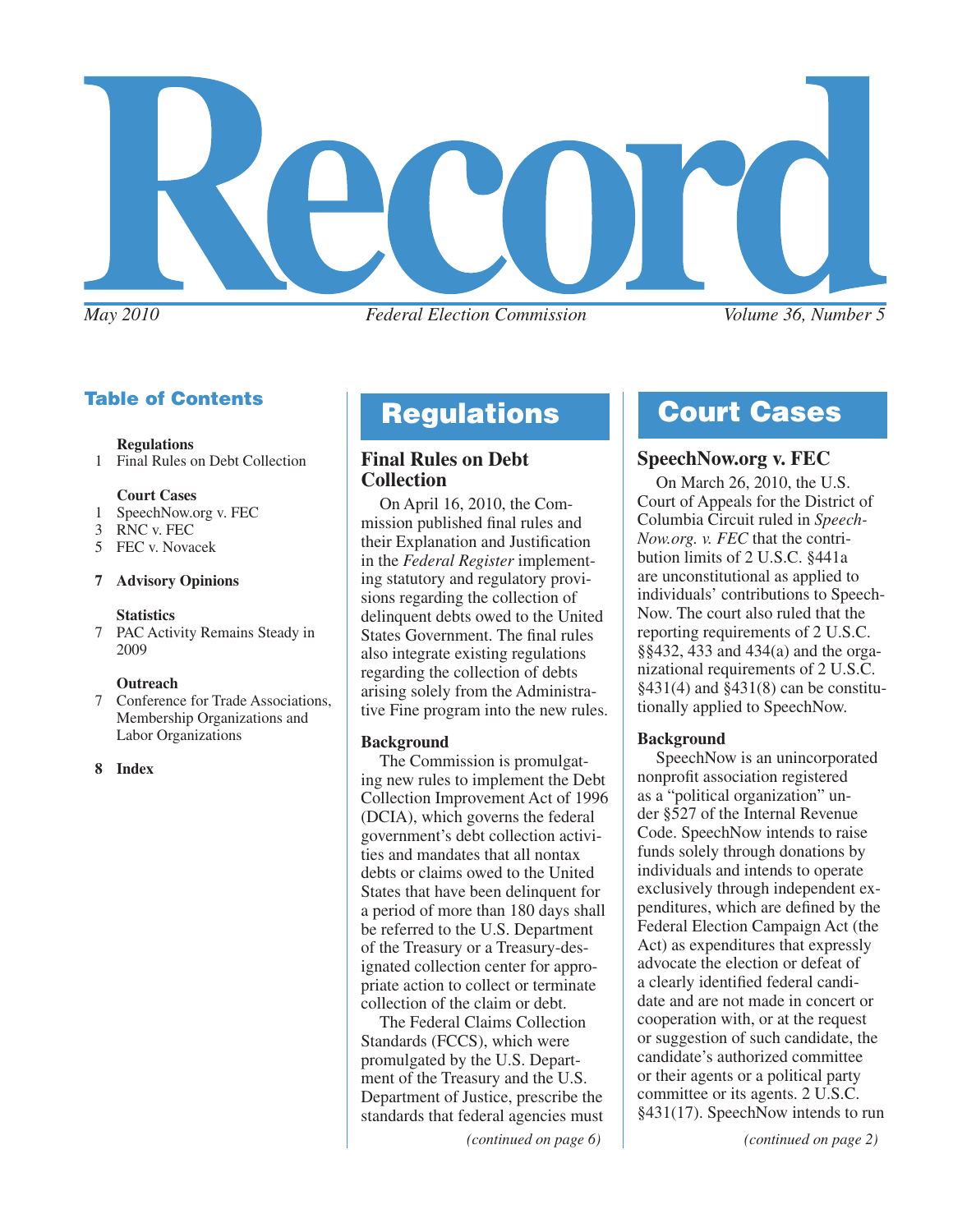*(continued from page 1)*

ads for the 2010 election cycle if it is not subject to the contribution limits of the Act.

In November 2007, SpeechNow filed an advisory opinion request with the Commission, asking whether it must register as a political committee under the Act and if donations to SpeechNow would qualify as "contributions," as defined by the Act, which are subject to the amount limitations of 2 U.S.C.  $§441a(a)(1)(C)$  and  $§441a(a)(3)$ . At the time, the Commission did not have enough Commissioners to issue an opinion, but the Commission's

#### **Federal Election Commission 999 E Street, NW Washington, DC 20463**

800/424-9530 (Toll-Free) 202/694-1100 (Information Div.) 202/501-3413 (FEC Faxline) 202/219-3336 (TDD for the hearing impaired)

**Matthew S. Petersen**, Chairman **Cynthia L. Bauerly**, Vice Chair **Caroline C. Hunter**, Commissioner **Donald F. McGahn II**, Commissioner **Steven T. Walther**, Commissioner **Ellen L. Weintraub,**  Commissioner

**Alec Palmer,** Acting Staff Director **Thomasenia Duncan**, General Counsel

Published by the Information Division of the Office of Communications **Greg J. Scott**, Assistant Staff Director **Amy L. Kort,** Deputy Assistant Staff Director **Myles G. Martin**, Editor

<http://www.fec.gov>

Office of General Counsel did issue a draft advisory opinion which stated that SpeechNow would be a political committee and contributions to it would be subject to the political committee contribution limits. SpeechNow filed a complaint in the U.S. District Court for the District of Columbia, alleging that the restrictions applicable to political committees would be unconstitutional as applied to SpeechNow.

The Act defines a political committee as "any committee, club, association, or other group of persons" that receives contributions or makes expenditures in excess of \$1,000 in a calendar year. 2 U.S.C. §431(4). Once a group qualifies as a political committee, contributions to that committee are restricted to \$5,000 from an individual in a calendar year; additionally, an individual's total contributions to all political committees are limited, currently to \$69,900 biennially. 2 U.S.C.  $\frac{$441a(a)(1)(C)}{2}$  and  $\frac{$441a(a)}{2}$ (3). A political committee must also comply with all applicable recordkeeping and reporting requirements of the Act, which include, among other things, filing periodic campaign finance reports with the Commission. See 2 U.S.C. §434(a) (4) and §434(b).

#### **Appellate Court Decision**

*Contribution Limits*. The court of appeals held that when the government attempts to regulate the financing of political campaigns and express advocacy through contribution limits, it must have a countervailing interest that outweighs the limit's burden on the exercise of First Amendment rights. In light of the Supreme Court's recent decision in *Citizens United v. FEC*, in which the Supreme Court held that the government has no anti-corruption interest in limiting independent expenditures, the appeals court ruled that "contributions to groups that make only independent expenditures cannot corrupt or create the appearance of corruption." As a result,

the court of appeals held that the government has no anti-corruption interest in limiting contributions to an independent group such as SpeechNow. Contributions limits as applied to SpeechNow "violate the First Amendment by preventing [individuals] from donating to SpeechNow in excess of the limits and by prohibiting SpeechNow from accepting donations in excess of the limits." The court noted that its holding does not affect direct contributions to candidates, but rather contributions to a group that makes only independent expenditures.

*Disclosure and Reporting Requirements*. The appeals court held that, while disclosure and reporting requirements do impose a burden on First Amendment interests, they "'impose no ceiling on campaignrelated activities'" and "'do not prevent anyone from speaking.'" Furthermore, the court held that the additional reporting requirements that the Commission would impose on SpeechNow if it were organized as a political committee are minimal, "given the relative simplicity with which SpeechNow intends to operate." Since SpeechNow already has a number of "planned contributions" from individuals, the court ruled that SpeechNow could not compare itself to "ad hoc groups that want to create themselves on the spur of the moment." Since the public has an interest in knowing who is speaking about a candidate and who is funding that speech, the court held that requiring such disclosure and organization as a political committee are sufficiently important governmental interests to justify the additional reporting and registration burdens on SpeechNow.

The court's decision is available at [http://www.fec.gov/law/litigation/](http://www.fec.gov/law/litigation/speechnow_ac_opinion.pdf) speechnow ac opinion.pdf.

United States Court of Appeals for the District of Columbia Circuit, Case Nos. 08-5223 and 09-5342. —*Myles Martin*

*(continued on page 3)*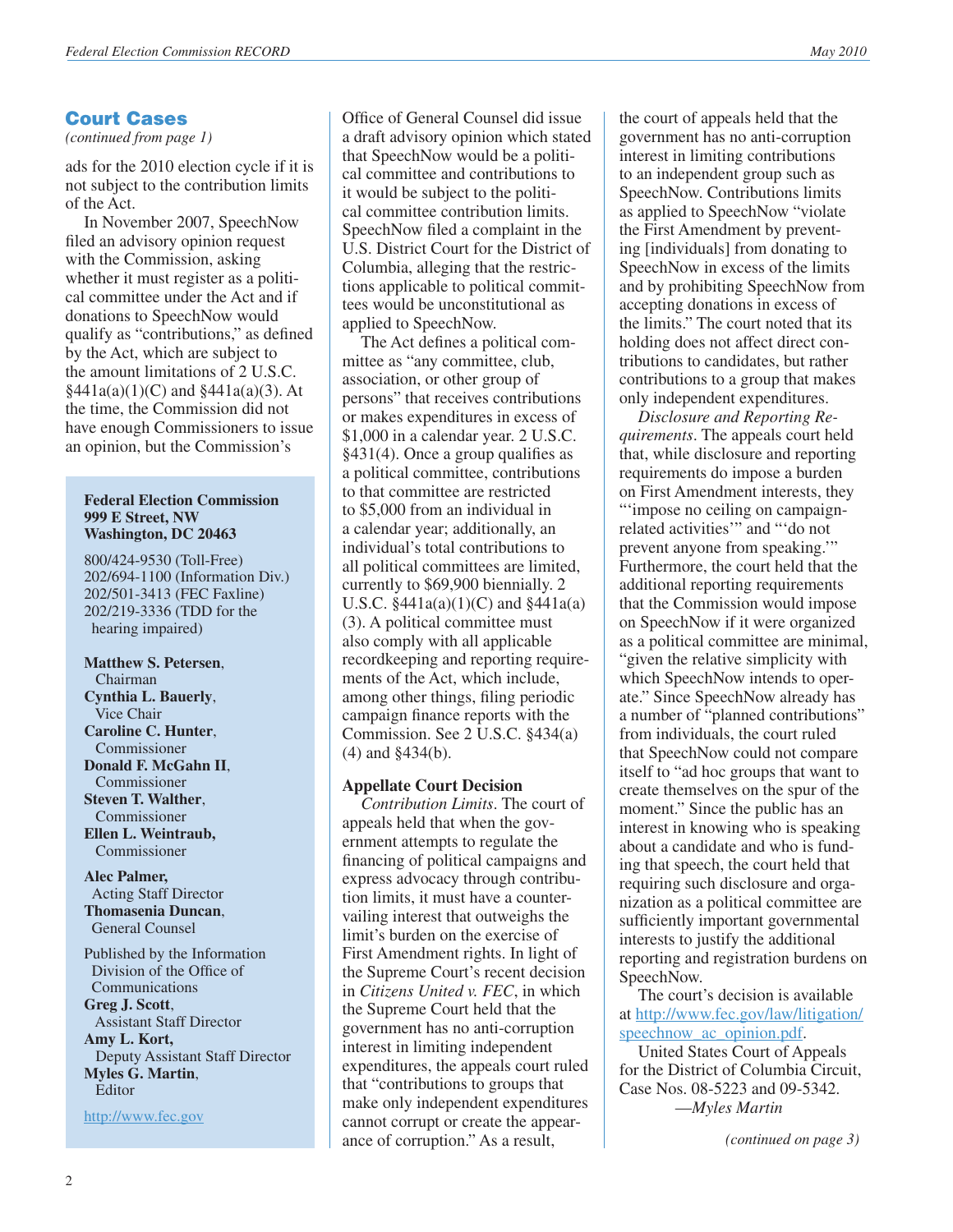

# FEC Record to Become a News Site

 In an effort to provide more timely and user-friendly information, the FEC *Record* will transition this summer from a print-based online publication to a wholly web-based format that better utilizes the medium. We're excited to improve this already useful resource in a way that will help our readers keep up with FEC-related news even better than before.

 Converting the *Record* into a continuously updated news site will allow us to provide campaign finance information in a more timely and responsive manner, adding stories as regulations are approved, advisory opinions are issued and court cases are decided. We will be able to add links within articles that point to related resources, including audio of Commission meetings, advisory opinion documents, *Federal Register* notices and helpful web-based training materials devoted to new or complex areas of the law.

 The new *Record* will be more searchable than the old PDF version, with a custom search bar for the site providing more useful results. The categories and tags we've added will make browsing and navigating the *Record* faster and more convenient than before, and you will be able to subscribe to the RSS feed to receive automatic updates as stories are posted. We look forward to our transition this summer and hope you'll let us know how we can continue to improve and better serve our readers.

#### Court Cases

*(continued from page 2)*

# **RNC v. FEC**

On March 26, 2010, the U.S. District Court for the District of Columbia granted the FEC's Motion for Summary Judgment and denied the Plaintiff's Motion for Summary Judgment in *RNC v. FEC*. The court concluded that the Plaintiff's challenge to the Bipartisan Campaign Reform Act's (BCRA) restrictions on political party fundraising conflict with the Supreme Court's decision in *McConnell v. FEC*, 540 U.S. 93 (2003). The court concluded that the Supreme Court's recent decision in *Citizens United v. FEC* does not affect *McConnell*'s holding with respect to BCRA's limits on contributions to political parties.

#### **Background**

Sections 323(a) and (b) of the BCRA, codified at 2 U.S.C. §441i(a)-(b), prohibit national parties from soliciting, receiving or spending any nonfederal funds. They also require state, district and local party committees to fund certain "federal election activity" (FEA) either with federal funds or with a combination of federal and Levin funds.

On November 13, 2008, the Republican National Committee, the Chairman of the RNC, the California Republican Party and the Republican Party of San Diego County (the Plaintiffs) filed a complaint in the U.S. District Court for the District of Columbia challenging the constitutionality of these soft money provisions. The Plaintiffs intended to use unlimited nonfederal funds to support candidates in elections where only state candidates appeared on the ballot, and to take part in other activities that the Plaintiffs characterized as insufficiently connected to federal elections. The Plaintiffs argued that the soft money provisions as applied to their intended activities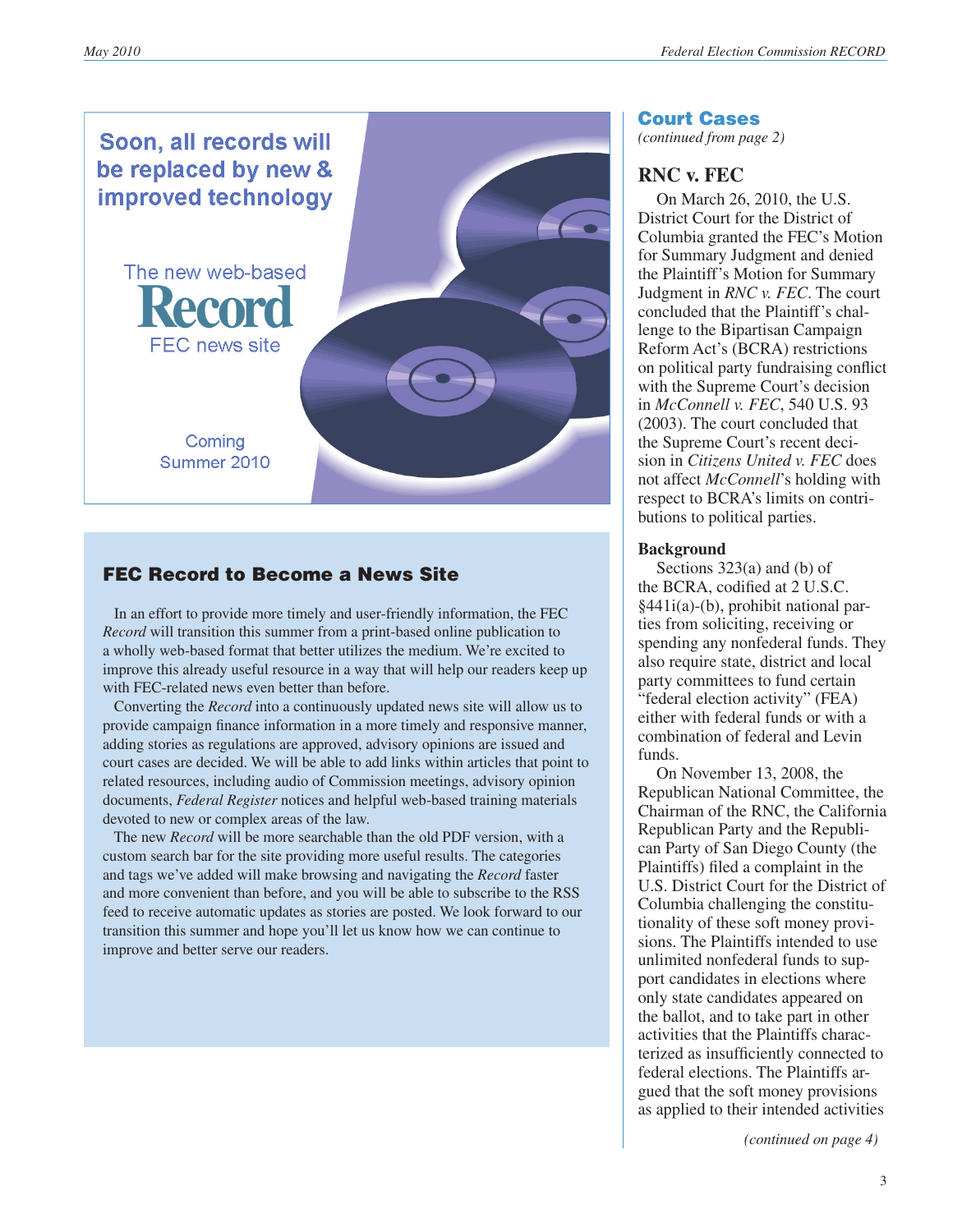*(continued from page 3)*

are overly broad and unconstitutional under the First Amendment.

#### **Court Decision**

In denying the Plaintiffs' Motion for Summary Judgment, the court first rejected their argument that it should apply a "strict scrutiny" level of analysis to their claims. The court referenced the Supreme Court's decision in *McConnell* which held that the appropriate level of scrutiny for limitations on contributions to candidates and political parties is a "closely drawn" standard that validates regulations if they meet a sufficiently important governmental interest.

Next, the RNC asserted that 323(a) could not constitutionally be applied to activities that are not unambiguously related to the campaign of a particular federal candidate. It also argued that 323(a) violates the First Amendment to the extent that it applies to contributions that would be used for nonfederal elections, and that there was no viable theory of corruption to justify limits on contributions to political parties. It asserted that if it pledged not to sell preferential access to federal officeholders and candidates in exchange for soft-money contributions, it would eliminate *McConnell's* concerns about the corrupting influences of soft-money contributions. The court rejected all of these arguments, stating that *McConnell* not only upheld BCRA's ban on nonfederal contributions to national political parties, but also held that 323(a) is not overbroad simply because it subjects all funds raised and spent by national parties to Federal Election Campaign Act's limits. Although the court found that the RNC's asapplied argument may have merit if

the selling of access for soft-money contributions were eliminated, it pointed out that in upholding the 323(a) limits, the Supreme Court in *McConnell* also was concerned about the close relationship between federal officeholders and national parties. The *McConnell* Court felt that because they were inextricably intertwined, federal officeholders and candidates may value contributions to their national parties, and that those contributions have the same tendency to result (or appear to result) in *quid pro quo* corruption. Although the court acknowledged that the *McConnell* opinion is ambiguous as to whether the "unity of interests" rational was an independently sufficient standard to uphold the ban on soft-money contributions to national parties, it stated that it didn't possess the authority to clarify or refine *McConnell's* holding on this issue.

The California Republican Party and the Republican Party of San Diego County claimed that 323(b) unconstitutionally prohibited them from raising soft money contributions to participate in certain federal election activity that does not target, but may incidentally criticize or oppose, federal candidates. The court rejected this claim as already having been considered and rejected in *McConnell*. The court pointed out that whether 323(b) can be constitutionally applied to a particular state or local party activity depends on whether the activity would provide a direct benefit to a federal candidate, not on who the party's primary target is. Since the party committees did not deny that the activities could benefit federal candidates, the court rejected their as-applied challenge.

Finally, the RNC chairman claimed that 323(a) is unconstitutional as applied to his efforts to

solicit soft money contributions to the RNC, state parties and state candidates. In rejecting the chairman's claim, the court stated that, although the chairman, in his individual capacity, may solicit soft-money donations on behalf of state and local party committees and candidates, *McConnell* upheld 323(a)'s prohibition against national party committees and their officers acting in their official capacities from soliciting or directing soft-money contributions.

On April 2, 2010, the Plaintiffs filed a Notice of Appeal to the U.S. Supreme Court.

The text of the court's opinion is available on the Commission's website at [http://www.fec.gov/law/](http://www.fec.gov/law/litigation/rnc_opinion_3judge.pdf) [litigation/rnc\\_opinion\\_3judge.pdf.](http://www.fec.gov/law/litigation/rnc_opinion_3judge.pdf)

U.S. District Court for the District of Columbia, 08-1953 (BMK)(RJL) (RMC).

—*Zainab Smith*

*(continued on page 5)*

### Screen-Fillable Forms 1 and 2 Available on the FEC Website

(Statement of Candidacy) are FEC Form 1 (Statement of Organization) and FEC Form 2 now available in screen-fillable format on the FEC website. This will allow those committees who are registering for the first time or those committees who are filing amendments to these forms to fill them out by typing the required information on their computer rather than handwriting them. Screen-fillable Form 1 is available at [http://www.fec.gov/](http://www.fec.gov/pdf/forms/fecfrm1auth.pdf) [pdf/forms/fecfrm1auth.pdf](http://www.fec.gov/pdf/forms/fecfrm1auth.pdf) and screen-fillable Form 2 is available at [http://www.fec.gov/pdf/forms/](http://www.fec.gov/pdf/forms/fecfrm2cand.pdf) [fecfrm2cand.pdf](http://www.fec.gov/pdf/forms/fecfrm2cand.pdf).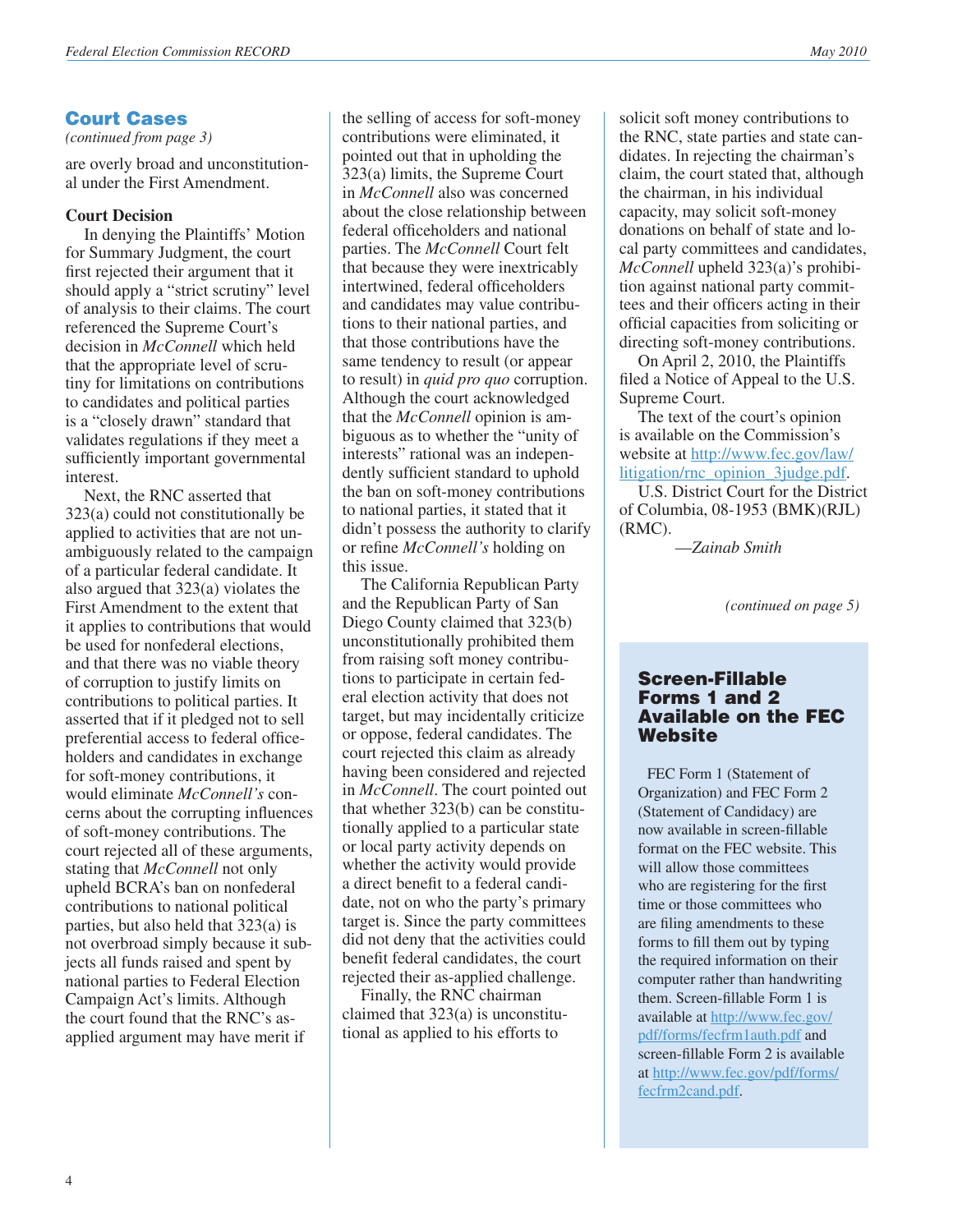*(continued from page 4)*

# **FEC v. Novacek**

On April 14, 2010, the United States District Court for the Northern District of Texas granted the Commission's Motion for Summary Judgment against the Defendants, Jody L. Novacek, Republican Victory Committee, Inc. ("RVC"), BPO, Inc., and BPO Advantage, LP (Defendants). The court found that Ms. Novacek and the RVC knowingly and willfully violated 2 U.S.C §441h(b)(1) by fraudulently misrepresenting themselves as acting for, or on behalf of, a political party for the purpose of soliciting contributions. The court also found that BPO, Inc., and BPO Advantage, LP, knowingly and willfully violated 2 U.S.C §441h(b)(2) by participating in Novacek and RVC's plan, scheme or design to fraudulently misrepresent themselves as acting for, or on behalf of, a political party for the purpose of soliciting contributions. Finally, the court found that Ms. Novacek and RVC violated 2 U.S.C  $\S$  441d(a) and (c) by failing to include on their communications the required disclaimer information in the manner specified by the statute. The court ordered the Defendants to pay a civil penalty of \$47,414.15.

# **Background**

On June 29, 2004, the Republican National Committee filed an administrative complaint with the Commission that alleged certain solicitations made by RVC violated the Federal Election Campaign Act (the Act) because these solicitations contained misrepresentations that RVC was acting on behalf of the Republican Party.

The Commission began its own investigation in 2005 and found probable cause that the Defendants had knowingly and willfully violated the Act. In October 2008, the Commission sent letters to the Defendants which proposed a conciliation agreement. The Commission was

unable through informal methods to secure an acceptable conciliation agreement with the defendants.

On March 6, 2009, the Commission filed a Complaint in the U.S. District Court for Northern Texas against the Defendants for violations of the Act. On November 30, 2009, the Commission filed a Motion for Summary Judgment. The Commission argued that the Defendants made fundraising solicitations by phone and in mailers that fraudulently misrepresented the source of the solicitation as the Republican National Committee and the Republican Party in what constitutes a knowing and willful violation of the Act. Ms. Novacek created and operated the RVC, as well as BPO, Inc., and BPO Advantage, LP. Through these entities, Ms. Novacek made misrepresentations to vendors and the general public stating or implying that RVC was raising money for the Republican Party and the Republican National Committee. In addition, Ms. Novacek and RVC violated the Act by failing to include on their communications some of the required disclaimer information in the manner specified by the Act.

### **District Court Decision**

The court granted the Commission's Motion for Summary Judgment against the Defendants.

The court found that the Defendants had violated 2 U.S.C.  $\{441h(b)(1)$  and (2). The court noted that Ms. Novacek and RVC had knowingly and willfully misrepresented themselves as acting for, or on behalf of, the Republican Party and the Republican National Committee for the purpose of soliciting contributions. The court also found that the defendants BPO, Inc., and BPO Advantage, LP, had willfully and knowingly participated in Ms. Novacek and RVC's scheme, design or plan to fraudulently misrepresent themselves for the purpose of soliciting contributions. The court found that the Defendants failed to argue any of the material facts of the

allegations and that the Defendants admitted to authoring scripts and follow-up letters to potential contributors for solicitation purposes.

The court rejected the Defendants' claim that the call transcripts obtained by the Commission may not be an accurate sample of the calls made by call centers on behalf of the Defendants. The court also denied the Defendants' request for additional discovery regarding further evidence from the call centers.

The court rejected the Defendants' claim that Ms. Novacek did not commit any "knowing and intentional" fraud and misrepresentation because the "RNC does not own the term 'Republican Party.'" *FEC v. Novacek,* No. 09-00444 (N.D. Tex. April 14, 2010). The court found the Defendants' position unsupportable in light of the script's clear implication that donations were solicited for the Republican Party and/or the Republican National Committee.

Finally, the court found that Defendants violated 2 U.S.C. § 441d(a) and (c) by failing to include a disclaimer in their communications. The Defendants failed to include RVC's permanent address, phone number or website address, or state that the solicitation was not authorized by a candidate or candidate committee. In RVC's mailings, the written material failed to properly format that information in clearly readable type size in a printed box set apart from the content of that communication. The court dismissed the Defendants' arguments that the violations were unintentional since intent is not an element of the offense and the Commission did not request higher civil penalties that would become available if Ms. Novacek had acted with "knowing and willful" intent for those violations.

The court ordered the Defendants to pay a civil penalty in the amount of \$47,414.15. The court also ordered that any funds raised by these solicitations and held by

*(continued on page 6)*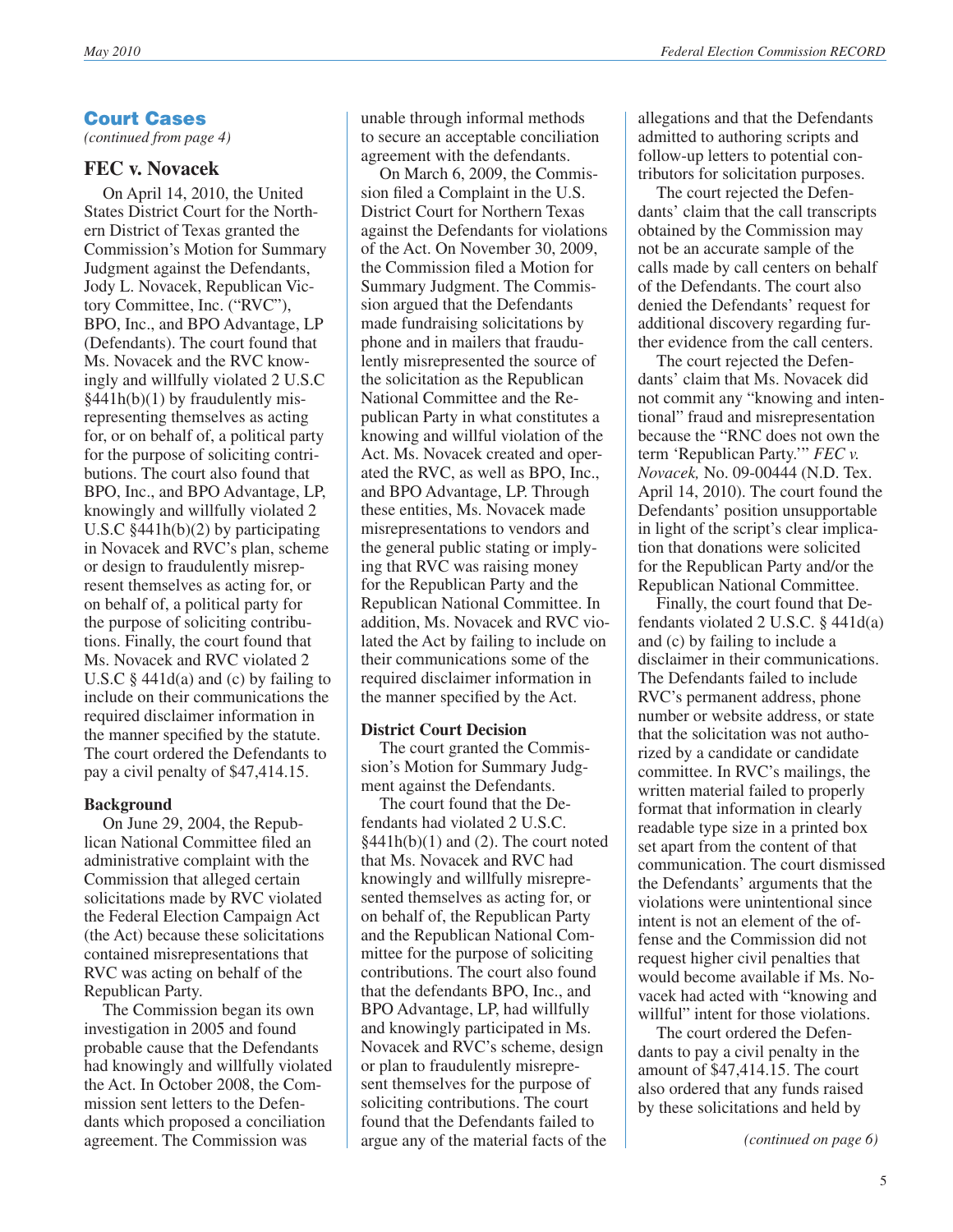*(continued from page 5)*

a non-party, the call center Apex CoVantage, L.L.C., shall be turned over to the Commission for return to the contributors.

The text of the court's opinion is available at [http://www.fec.gov/law/](http://www.fec.gov/law/litigation/novacek_opinion.pdf) [litigation/novacek\\_opinion.pdf.](http://www.fec.gov/law/litigation/novacek_opinion.pdf)

U.S. District Court for the Northern District of Texas (No. 3:09cv00444-M)

—*Stephanie Caccomo*

### **Regulations**

*(continued from page 1)*

use in the administrative collection, offset, compromise and suspension or termination of collection activity for civil claims of money, funds or property. 31 CFR 900-904. The FCCS clarifies and simplifies federal debt collection procedures and prescribes the steps that an agency must take before initiating debt collection to ensure that individuals' rights are protected, which include notifying the debtor of the debt and the consequences of failing to resolve the debt.

The Commission published a Notice of Proposed Rulemaking (NPRM) in the *Federal Register* on February 24, 2010, requesting comment on the proposed rules. (See the April 2010 *Record*). The comment period closed on March 26, 2010, and the Commission received one comment on the proposed rules.

#### **Collection of Administrative Debts**

The Commission is adding new part 8 and new subpart C to 11 CFR Part 111 to provide for debt collection. Together, both parts are designed to cover all types of debt that the Commission must collect. The regulations in part 8 cover only those debts that are either owed to the U.S. government by current or former Commission employees, or arise from the provision of goods or services by contractors or vendors

doing business with the Commission. New 11 CFR 8.3 states that the Commission will collect the claims or debts covered by 11 CFR part 8 in accordance with the DCIA, the FCCS and certain other Treasury regulations governing debt collection. The new rules also state that the Commission will refer all debts to the Treasury Department that are more than 180 days delinquent and may, at its discretion, transfer delinquent debts prior to the end of the 180 day period. 11 CFR 8.3(c).

Additionally, the Commission's final rules provide for instances where a debtor has sought bankruptcy protection, which may require the Commission to take different action pursuant to bankruptcy law. 11 CFR 8.4.

The Commission shall also assess interest, penalties and administrative costs on debts owed to the United States, in accordance with federal law. The final rules state that the Commission shall waive collection of interest and administrative costs on debts that are paid within 30 days after the date on which interest begins to accrue. The final rules also provide that the Commission may, at its discretion, waive collection of interest, penalties or administrative costs on any debt, and sets out the criteria for waiver. 11 CFR 8.5.

#### **Collection of Debts Arising from Enforcement and Administration of Campaign Finance Laws**

The Commission's final rules remove 11 CFR 111.45, which governed debt collection with respect to the Administrative Fine program. Instead, the new regulations at 11 CFR part 111, subpart C, now govern the Commission's collection of debts arising from compliance matters, administrative fines, alternative dispute resolution, repayments of public funds and court judgments arising from the Commission's enforcement of the campaign finance laws. The new regulations cover the collection of debts only, and will be invoked

only after the completion of existing Commission processes during which respondents or other parties have had a full and fair opportunity to demonstrate that no civil penalty or repayment should be imposed. See 11 CFR parts 111 and 9038, and 9008.11-9008.15.

Like new 11 CFR part 8, the new regulations at 11 CFR part 111, subpart C, state that the Commission will collect claims or debts covered by the new regulations in accordance with the DCIA, the FCCS and certain other Treasury regulations governing debt collection, and will refer debts to the Treasury Department that have been delinquent for more than 180 days and may, at its discretion, transfer delinquent debts prior to the end of the 180 day period. 11 CFR 111.52.

The new regulations at 11 CFR part 111, subpart C, also contain the same provisions governing the impact of bankruptcy law on debt collection and assessment and waiver of interest, penalties and administrative costs contained in new 11 CFR part 8, discussed above. 11 CFR 111.54 and 111.55.

The new regulations also note that nothing in new 11 CFR part 111, subpart C, precludes the Commission from filing suit in court to enforce compliance with a conciliation agreement, seek a civil money penalty, petition the court for a contempt order or otherwise exercise its authority to enforce or administer the Federal Election Campaign Act, the Presidential Election Campaign Fund Act or the Presidential Primary Matching Payment Account Act. 11 CFR 111.53.

#### **Additional Information**

The Final Rules and Explanation and Justification were transmitted to Congress on April 12, 2010, and published in the *Federal Register* on

*(continued on page 7)*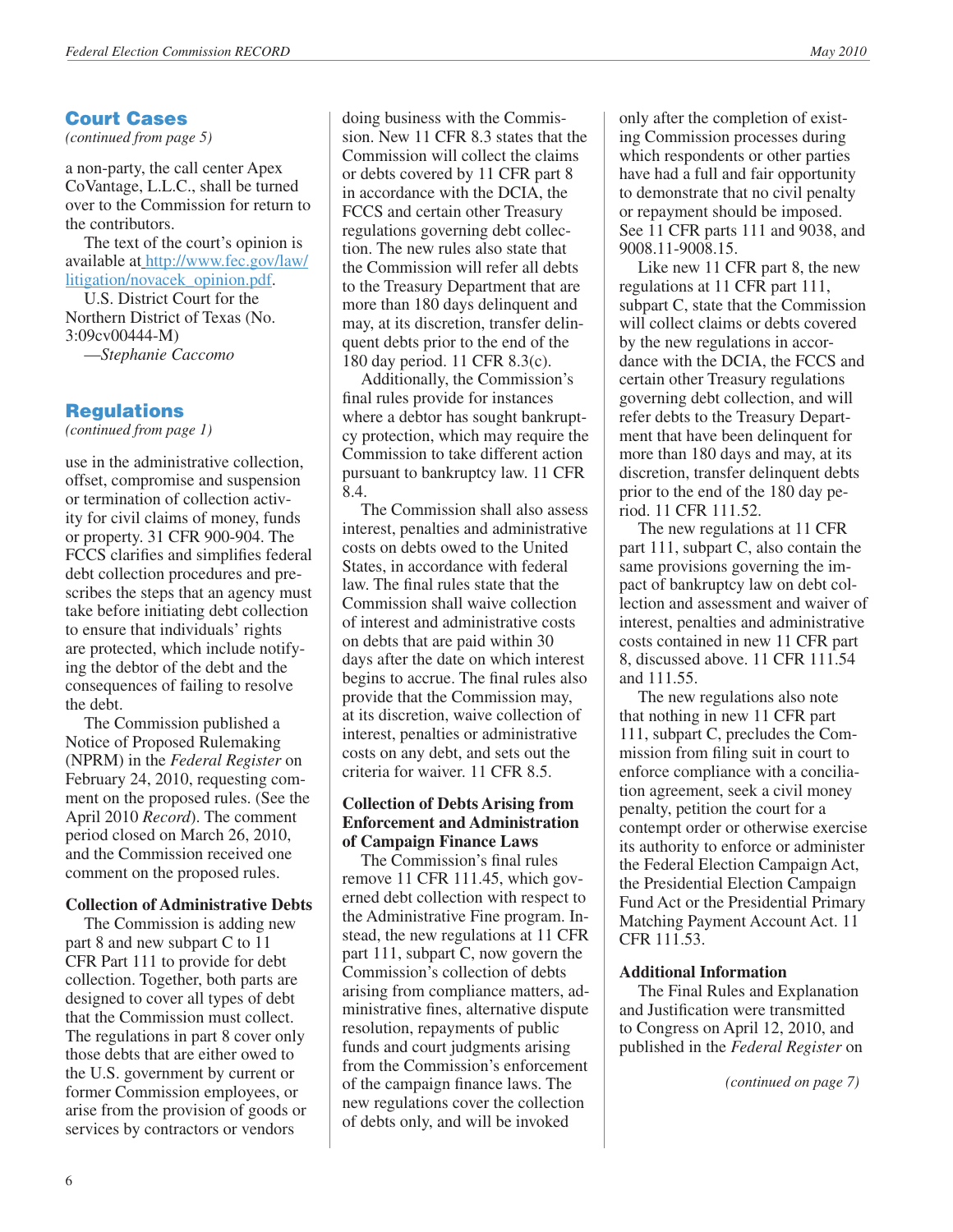# **Requlations**

*(continued from page 6)*

April 16, 2010. The *Federal Register* Notice is available on the Commission's website at [http://www.fec.](http://www.fec.gov/law/cfr/ej_compilation/2010/notice_2010-10.pdf) [gov/law/cfr/ej\\_compilation/2010/](http://www.fec.gov/law/cfr/ej_compilation/2010/notice_2010-10.pdf) notice 2010-10.pdf. The rules are effective on May 17, 2010. —*Myles Martin*

# **Advisory Opinions**

# **[Advisory Opinion Requests](http://saos.fec.gov/saos/searchao)**

### **AOR 2010-05**

Sale of advertising time on foreign-owned television station to candidates (Starchannel Communications, Inc., March 2, 2010)

### **AOR 2010-06**

Affinity type program between corporation and political committees to provide an Internet web-based platform (Famos LLC, April 2, 2010)

#### **AOR 2010-07**

Federal candidate solicitation for a State ballot initiative committee under 2 U.S.C. §441i(e) (Yes on FAIR, April 7, 2010)

### PACRONYMS Now Available

 The December 2009 edition of PACRONYMS, a list of the acronyms, abbreviations and common names of federal political action committees (PACs), is available on the Commission's website.

 PACRONYMS is available at [http://www.fec.gov/pubrec/](http://www.fec.gov/pubrec/pacronyms/pacronyms.shtml) [pacronyms/pacronyms.shtml](http://www.fec.gov/pubrec/pacronyms/pacronyms.shtml) and is also available from the FEC's Public Records Office at (202) 694-1120.

# **Statistics**

# **PAC Activity Remains Steady in 2009**

The 4,618 federally-registered political action committees (PACs) raised \$555.7 million, spent \$464.6 million and contributed \$174.4 million to candidates, according to reports filed with the Commission for January 1 through December 31, 2009, the first calendar year of the 2009-2010 election cycle. While the total number of federal PACs increased by almost 3 percent compared to 2007, the first calendar year of the previous election cycle, receipts decreased by less than 1 percent, disbursements increased by nearly 2 percent and contributions to candidates grew by almost 1 percent. This is the first time in almost two decades that total receipts of federal PACs were lower than in the previous odd-numbered year.

Labor PACs had the most significant increase in financial activity compared to 2007, reporting \$128.9 million in receipts, \$95.7 million in disbursements and \$26.3 million in contributions to candidates, gains of 12 percent, 22.5 percent and 9 percent, respectively. Nonconnected PACs (PACs not sponsored by particular corporations, labor organizations, trade or membership groups, etc.) reported \$154.9 million in receipts and \$146.3 million in disbursements, the highest totals when compared to the other PAC categories in 2009. Corporate PACs reported making \$72.1 million in contributions to candidates in 2009, exceeding the totals of the other PAC categories.

PAC contributions made to Senate Democratic candidates totaled \$27.8 million and \$82.8 million for House Democratic candidates, representing an increase from 2007 totals of 39 percent and 5 percent, respectively. PAC contributions to Senate Republican candidates were \$19.4 million, a decrease of 18 percent from 2007

totals. Contributions made by PACs to House Republican candidates were \$44.5 million, a decrease of almost 13 percent compared to 2007. Generally, historical data show that PACs tend to contribute more to the party controlling each house of Congress.

PACs ended 2009 with \$403.5 million cash-on-hand, up 6 percent from 2007 and the highest cash balance total reported for an oddnumbered year since the FEC began keeping records. PACs reported total outstanding debts of \$5.8 million, down 16 percent from 2007.

The Commission's press release on PAC activity is available at [http://www.fec.gov/press/](http://www.fec.gov/press/press2010/20100406PAC.shtml) [press2010/20100406PAC.shtml](http://www.fec.gov/press/press2010/20100406PAC.shtml). —*Myles Martin*

# **Outreach**

### **Washington, DC, Conference for Trade Associations, Membership Organizations and Labor Organizations**

The Commission will hold its annual conference for trade associations, membership organizations and labor organizations and their PACs in Arlington, VA, on June 8-9, 2010. Commissioners and staff will conduct a variety of technical workshops on federal campaign finance law. Workshops are designed for those seeking an introduction to the basic provisions of the law as well as for those more experienced in campaign finance law. For additional information, to view the conference agenda or to register for the conference, please visit the conference website at [http://www.fec.gov/info/](http://www.fec.gov/info/conferences/2010/tradememberlabor10.shtml) [conferences/2010/tradememberla](http://www.fec.gov/info/conferences/2010/tradememberlabor10.shtml)[bor10.shtml.](http://www.fec.gov/info/conferences/2010/tradememberlabor10.shtml)

*Hotel Information*. The conference will be held at the DoubleTree

*<sup>(</sup>continued on page 8)*